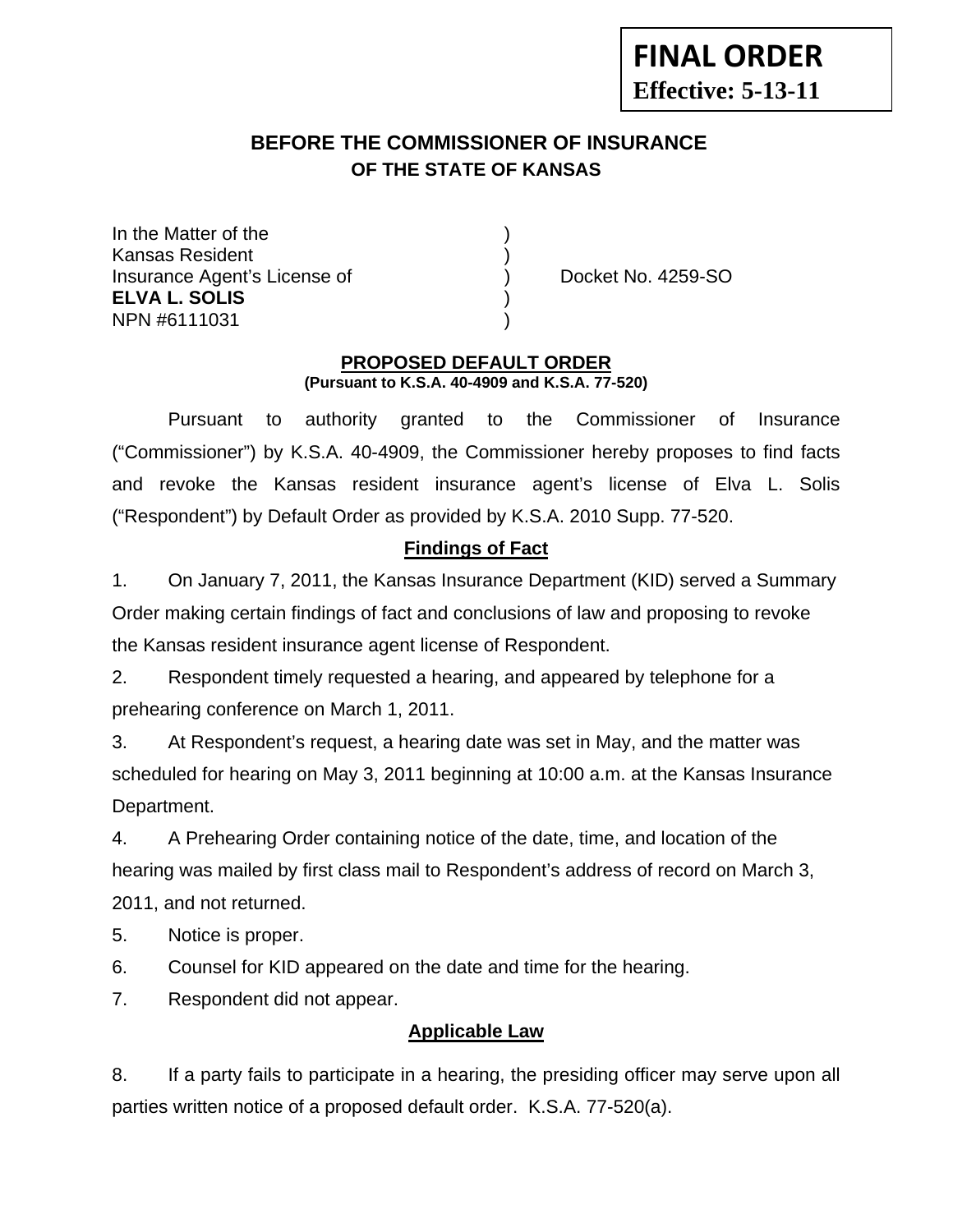"Within seven (7) days after service of a proposed default order, the party against whom it was issued may file a written motion requesting that the proposed default order be vacated and stating the grounds relied upon." K.S.A. 77-520(b). When the proposed default order is served by mail, three days are added to the time. K.S.A. 77-531. Unless a written motion is filed within the time allowed, the proposed default order will become effective at the expiration of the time allowed. K.S.A. 77-520(c). The proposed default order is effective upon service if not vacated. K.S.A. 77-520(d).

9. Pursuant to K.S.A. 77-526(a), the Presiding Officer, the Assistant Commissioner of Insurance acting on behalf of the Commissioner of Insurance as the agency head as provided in K.S.A. 77-547, is empowered to render a Final Order.

#### **Conclusions of Law**

10. Applicant has been properly served notice of the proposed action and notice of hearing.

11. The Commissioner has jurisdiction over Applicant as well as the subject matter of this proceeding, and such proceeding is held in the public interest.

12. The Commissioner finds that Applicant has failed to appear for the formal hearing and a proposed default order may and should be served.

 **IT IS THEREFORE ORDERED BY THE COMMISSIONER OF INSURANCE THAT** the Kansas resident insurance agent license of Elva L. Solis is hereby **REVOKED for the reasons stated in the Summary Order,** and the Summary Order served on January 7, 2011, is attached and incorporated by reference**. Unless vacated by further order, this Proposed Default Order shall become effective and be filed as a Final Order at the expiration of the time for filing a motion to vacate the order.**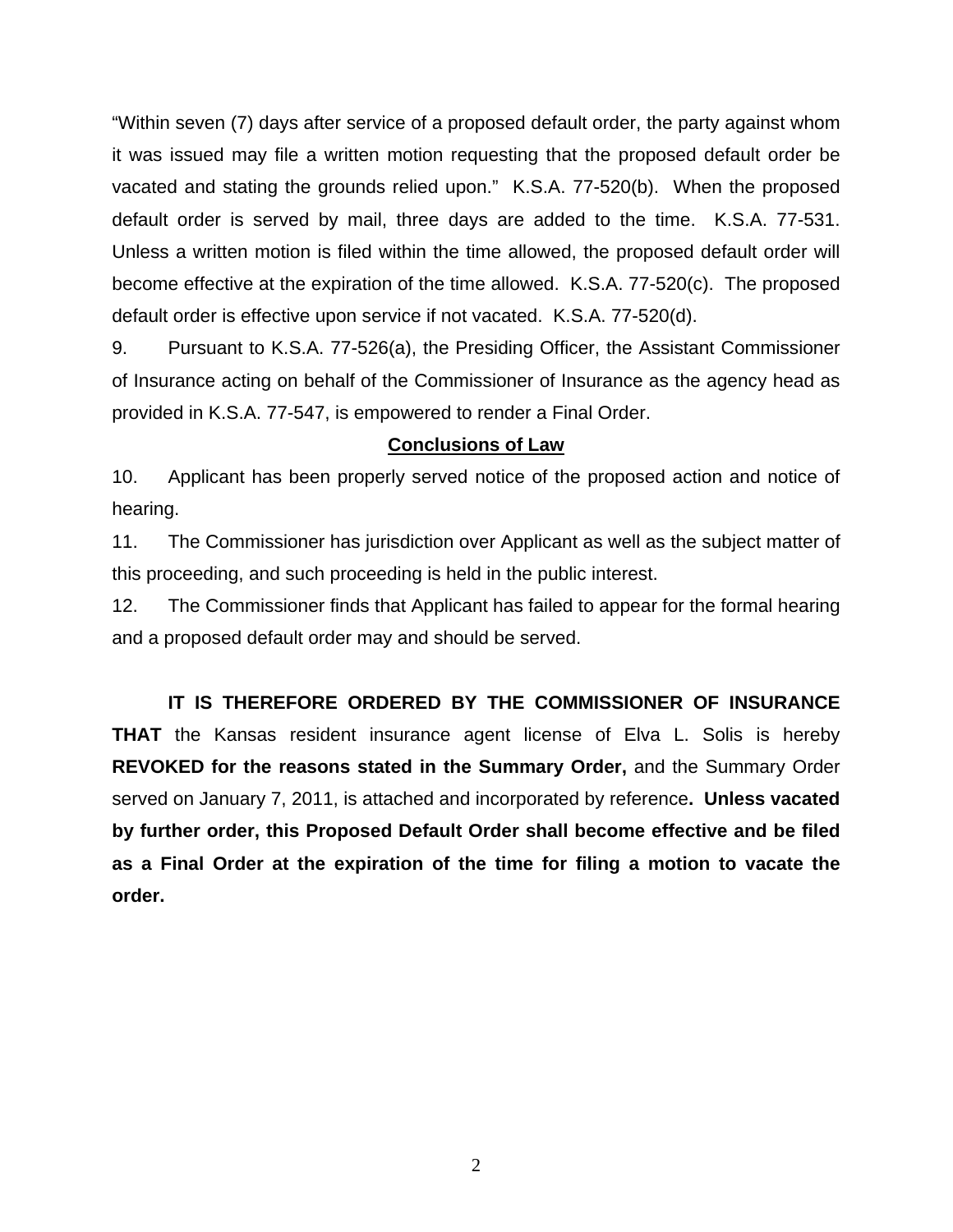#### **IT IS SO ORDERED THIS \_\_3rd\_\_ DAY OF MAY 2011, IN THE CITY OF TOPEKA, COUNTY OF SHAWNEE, STATE OF KANSAS.**



 \_/s/ Robert Tomlinson\_\_\_\_\_\_\_\_\_\_\_\_\_\_ Robert Tomlinson Assistant Commissioner of Insurance

#### **NOTICE**

In the event Respondent files a Petition for Judicial Review, pursuant to K.S.A.

77-613(e), the agency officer to be served on behalf of the Kansas Insurance Department is

 Zachary J.C. Anshutz, General Counsel Kansas Insurance Department 420 S.W.  $9<sup>th</sup>$  Street Topeka, Kansas 66612

## **Certificate of Service**

 The undersigned hereby certifies that he/she served a true and correct copy of the above and foregoing **Proposed Default Order** on this \_\_3rd\_\_\_ day of May 2011, by causing the same to be placed in the United States Mail, first class postage prepaid, addressed to the following:

Elva L. Solis 2804 Hennessey Dodge City, KS 67801-2392

> \_/s/ Jana L. Beethe\_\_\_\_\_\_\_\_\_\_\_\_\_\_\_\_ Jana L. Beethe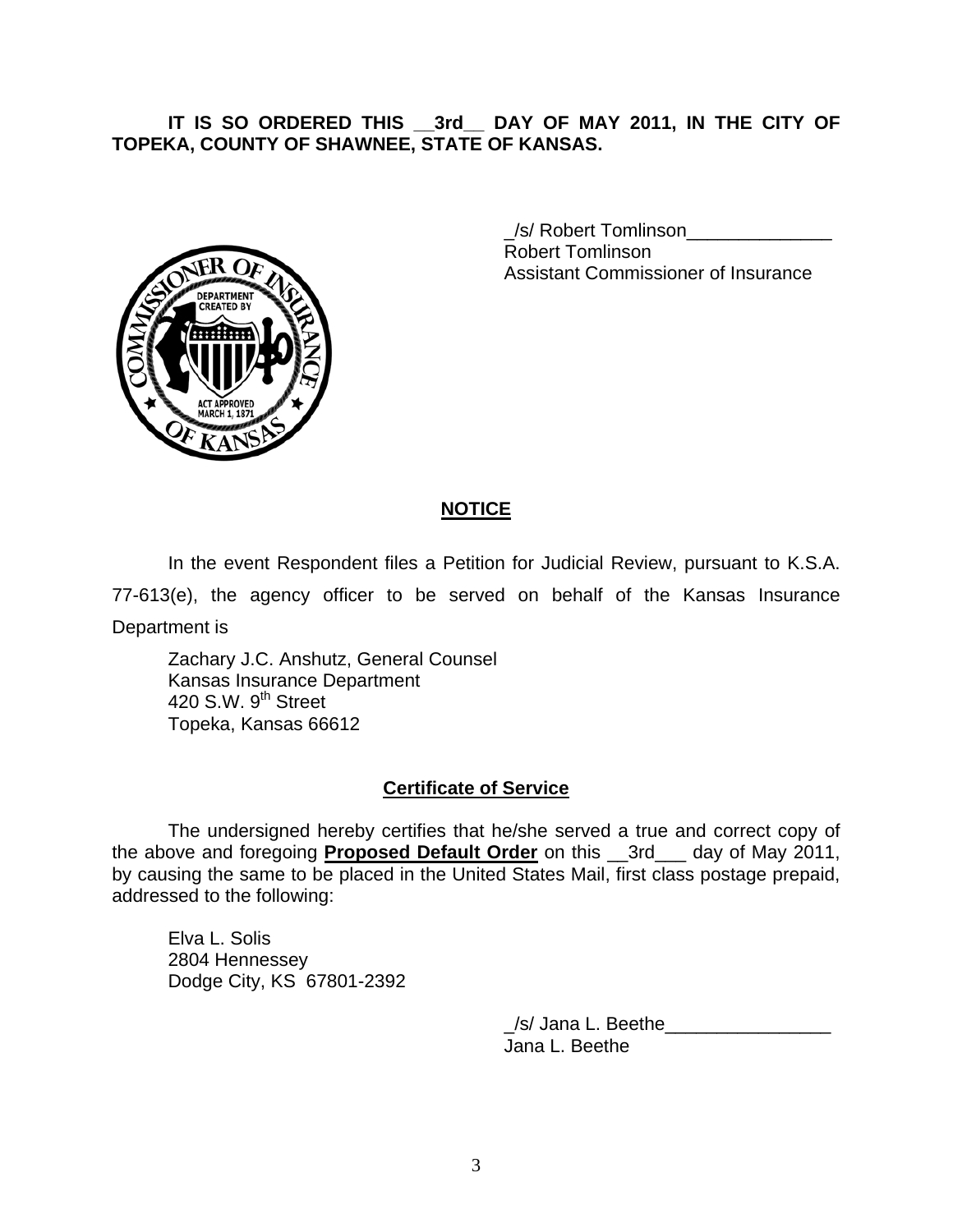#### **Certificate of Service**

The undersigned hereby certifies that a true and correct copy of the above and foregoing **Final Default Order** was served by placing the same in the United States Mail, first class, postage prepaid, on this \_13th\_\_ day of May 2011, addressed to the following:

Elva L. Solis 2804 Hennessey Dodge City, KS 67801-2392

And by hand delivery to:

 Brenda J. Clary Staff Attorney Kansas Insurance Department 420 SW 9<sup>th</sup> Street Topeka, Kansas 66612

> /s/ Jana L. Beethe Jana L. Beethe Legal Assistant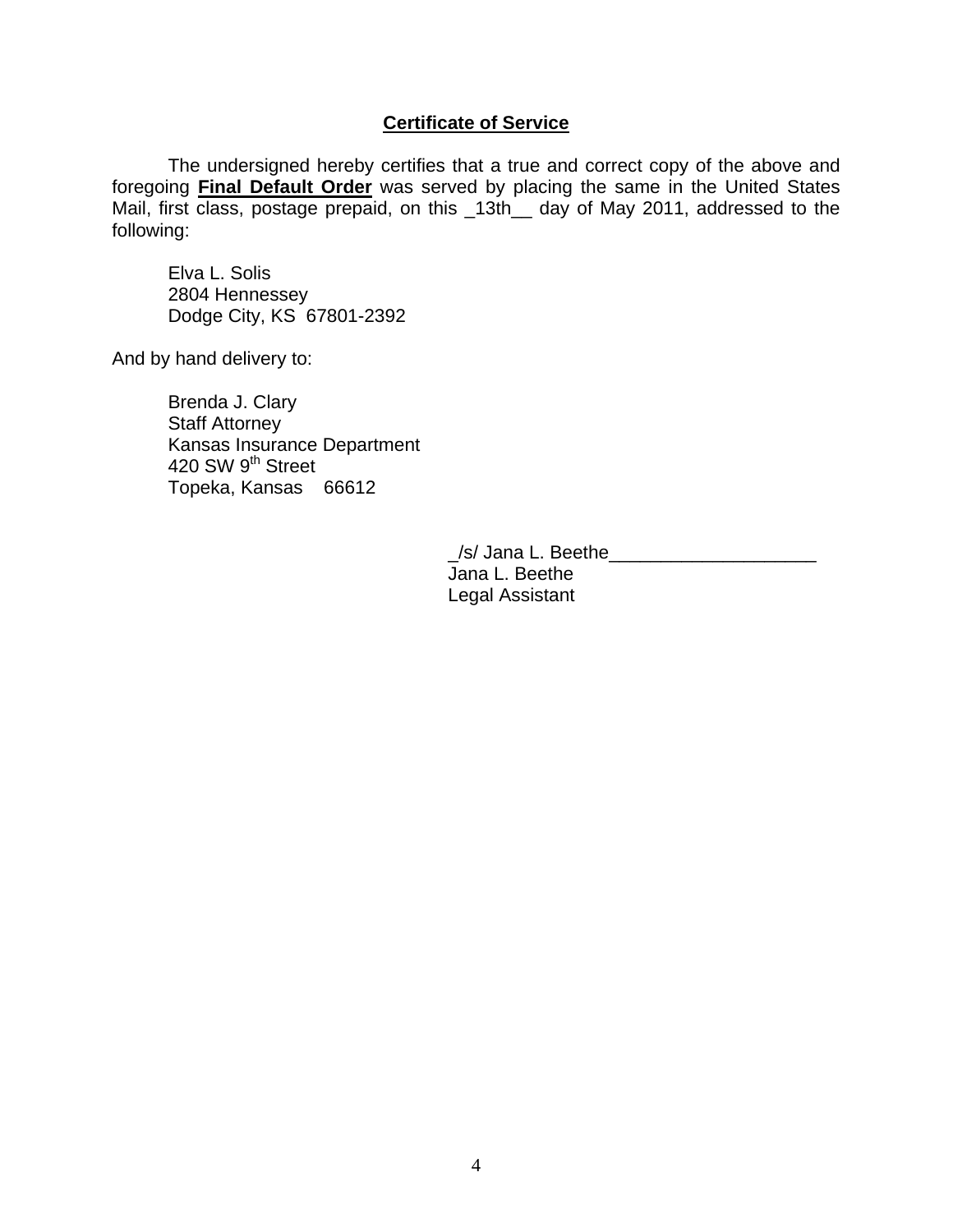## **BEFORE THE COMMISSIONER OF INSURANCE OF THE STATE OF KANSAS**

In the Matter of the Kansas Resident Insurance Agent's License of ) Docket No. **4259--SO ELVA L. SOLIS** ) NPN #6111031 )

## **SUMMARY ORDER**

**(Pursuant to K.S.A. 40-4909 and K.S.A. 77-537)**

 Pursuant to authority granted to the Commissioner of Insurance ("Commissioner") by K.S.A. 40-4909, the Commissioner hereby proposes to find facts and revoke the resident insurance agent's license of Elva L. Solis ("Respondent") by way of Summary Order as provided by K.S.A. 77-537.

#### **Findings of Fact**

13. Records maintained by the Kansas Insurance Department ("KID") reflect that Respondent is licensed as a resident agent to transact the business of insurance in Kansas and has been so licensed since March 26, 2008.

14. KID records further indicate Respondent was previously licensed as a resident agent from May 31, 1995, until the licensed lapsed on December 3, 2003.

15. Respondent's legal and mailing address is 2804 Hennessey Ct., Dodge City, KS 67801-2392.

16. Following investigation, the Commissioner has no reason to believe that protection of the public interest requires the Commissioner to give notice and opportunity to participate to anyone other than Respondent.

17. Following investigation, the Commissioner finds evidence sufficient to support the following facts:

5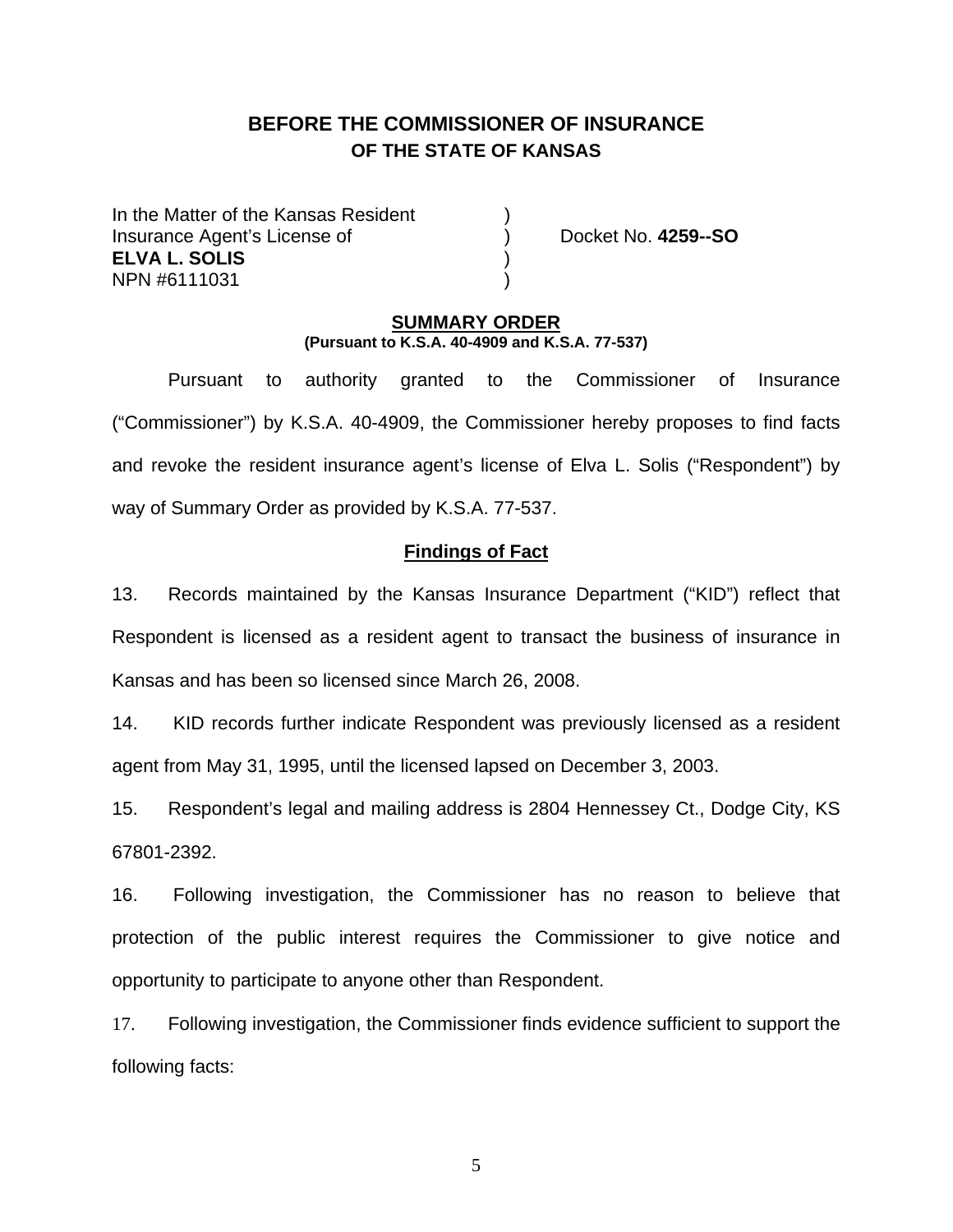18. By letter dated November 9, 2010, Farmers' Insurance Group notified KID that Respondent's appointments with Farmers affiliated companies had been terminated for cause because of mishandling of premium belonging to the company.

19. In a letter mailed to Respondent's address of record on November 18, 2010, counsel for KID informed Respondent of the foregoing information and invited Respondent to reply within 15 business days if she disputed it.

20. Respondent did not reply but admitted to other KID staff that she used premium for business and personal expenses.

## **Applicable Law**

21. K.S.A. 40-4909(a) provides, in relevant part:

"The commissioner may deny, suspend, revoke or refuse renewal of any license issued under this act if the commissioner finds that the applicant or license holder has. . . (4) Improperly withheld, misappropriated or converted any moneys or properties received in the course of doing insurance business. . . . (8) Used any fraudulent, coercive, or dishonest practice, or demonstrated any incompetence, untrustworthiness, or financial irresponsibility in the conduct of business in this state or elsewhere. . . ." K.S.A. 40-4909(a).

22. In addition, the Commissioner may revoke any license issued under the Insurance Agents Licensing Act if the Commissioner finds that the interests of the insurer or the insurable interests of the public are not properly served under such license. K.S.A. 40-4909(b).

## **Conclusions of Law**

23. The Commissioner has jurisdiction over Respondent as well as the subject matter of this proceeding, and such proceeding is held in the public interest.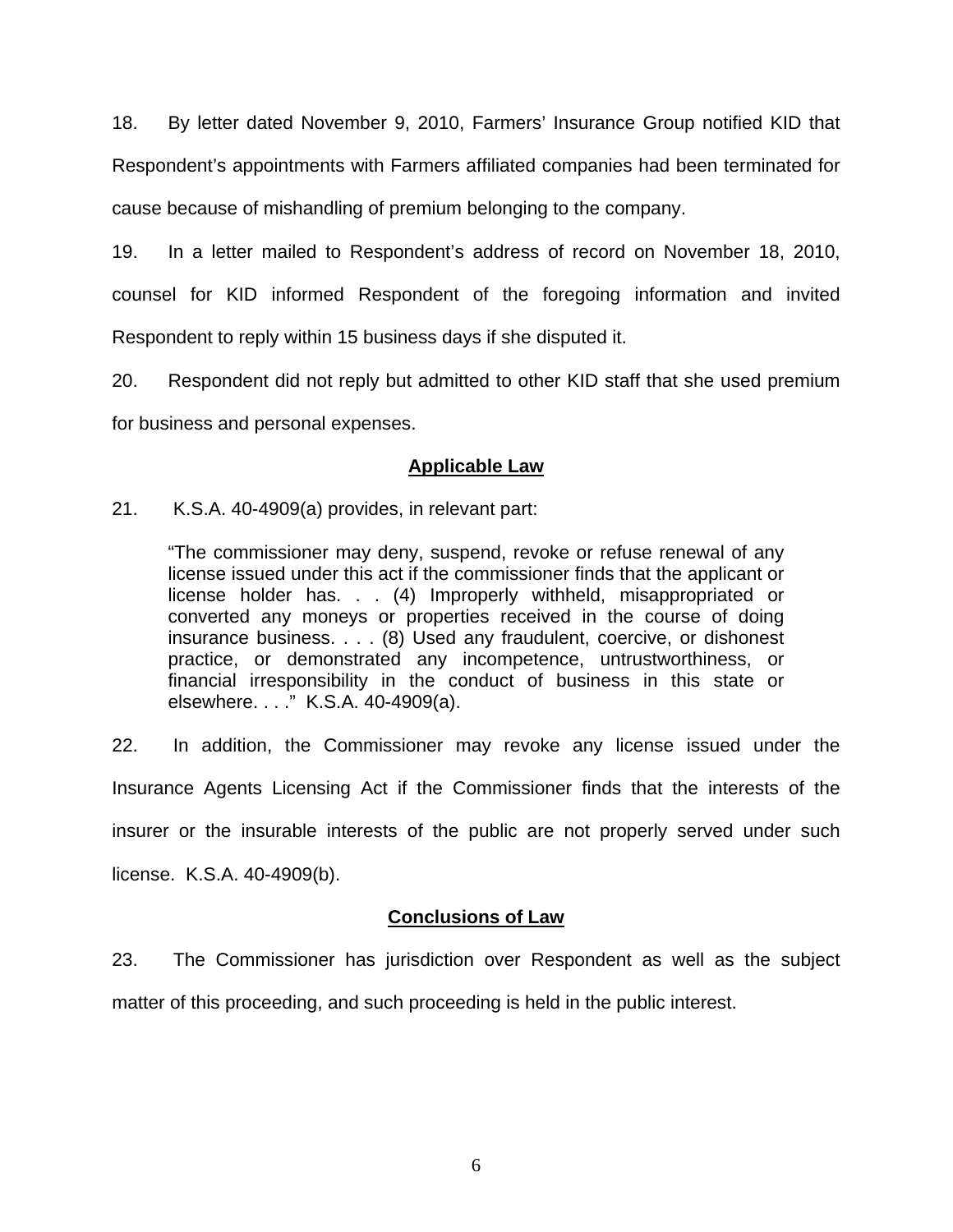24. The Commissioner finds, based on the facts contained in paragraphs 6, 7, and 8 that Respondent has improperly withheld, misappropriated, or converted money or property received in the course of doing insurance business.

25. The Commissioner also finds from the same facts that Respondent has used dishonest practices and demonstrated untrustworthiness or financial irresponsibility in the conduct of business.

26. Based on the foregoing findings, the Commissioner concludes that sufficient grounds exist for the revocation of Respondent's insurance agent's license pursuant to K.S.A. 2004 Supp. 40-4909(a).

27. Based on the facts and circumstances set forth herein, it appears that the use of summary proceedings in this matter is appropriate, in accordance with the provisions set forth in K.S.A. 77-537(a), in that the use of summary proceedings does not violate any provision of the law, the protection of the public interest does not require the KID to give notice and opportunity to participate to persons other than Respondent, and after investigation, KID believes in good faith that the allegations will be supported to the applicable standard of proof.

 **IT IS THEREFORE ORDERED BY THE COMMISSIONER OF INSURANCE THAT** the Kansas resident insurance agent's license of **ELVA L. SOLIS** is hereby **REVOKED. It is further ordered,** that **ELVA L. SOLIS** shall **CEASE and DESIST** from the sale, solicitation, or negotiation of insurance and/or receiving compensation deriving from the sale, solicitation, or negotiation of insurance conducted on and after the effective date of this order.

7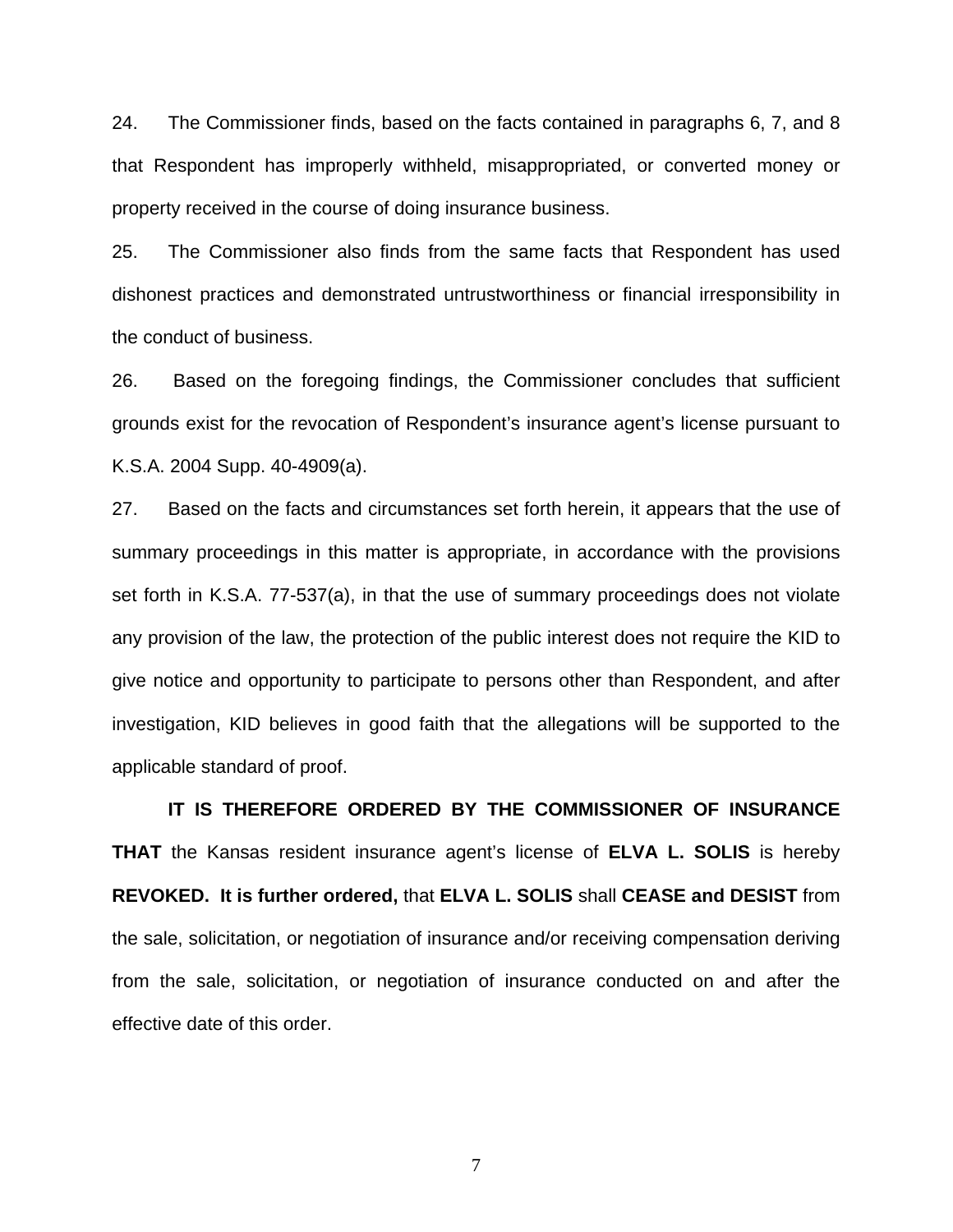#### **IT IS SO ORDERED THIS \_\_\_7th\_\_\_ DAY OF JANUARY 2011, IN THE CITY OF TOPEKA, COUNTY OF SHAWNEE, STATE OF KANSAS.**



/s/ Sandy Praeger Sandy Praeger Commissioner of Insurance

 \_/s/ John W. Campbell\_\_\_\_\_\_\_\_\_\_\_\_\_\_ John W. Campbell General Counsel

## **NOTICE OF RIGHTS TO HEARING AND REVIEW**

## **Within fifteen (15) days of the date of service of this Summary Order,**

**Respondent** may submit a written request for a hearing pursuant to K.S.A. 77-537 and

K.S.A. 77-542. Any request for a hearing should be addressed to the following:

 John W. Campbell, General Counsel Kansas Insurance Department 420 S.W. 9<sup>th</sup> Street Topeka, Kansas 66612

If a hearing is requested, the Kansas Insurance Department will serve notice of the time and place of the hearing and information on procedures, right of representation, and other rights of parties relating to the conduct of the hearing.

**If a hearing is not requested in the time and manner stated above, this Summary Order shall become effective as a Final Order upon the expiration of time for requesting a hearing.** In the event Respondent files a Petition for Judicial Review, pursuant to K.S.A. 77-613(e), the agency officer to be served on behalf of the Kansas Insurance Department is